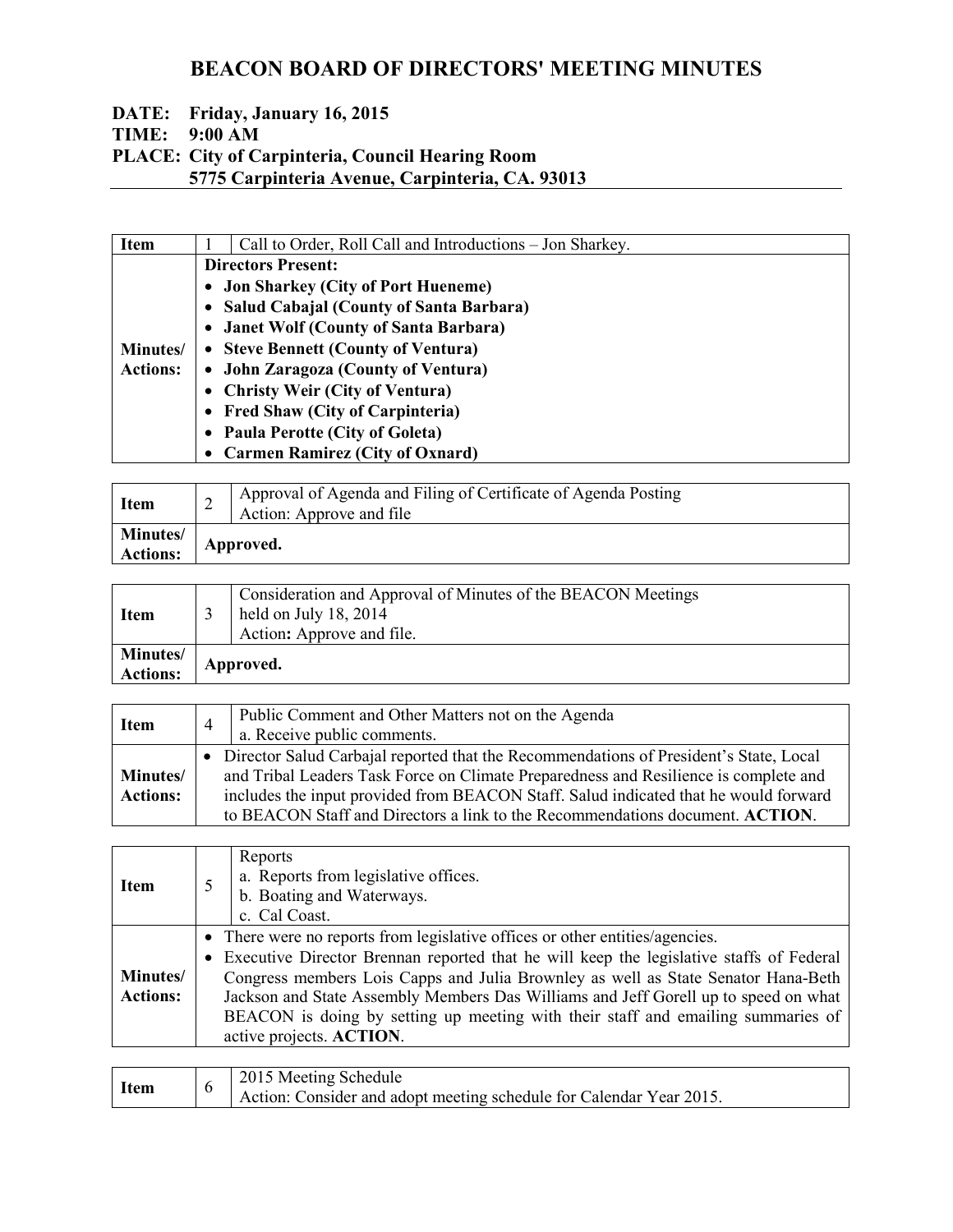#### **DATE: Friday, January 16, 2015 TIME: 9:00 AM PLACE: City of Carpinteria, Council Hearing Room 5775 Carpinteria Avenue, Carpinteria, CA. 93013**

|                 |           | <b>Approved as follows:</b>                                                        |
|-----------------|-----------|------------------------------------------------------------------------------------|
| Minutes/        |           | January 16, 2015                                                                   |
|                 |           | March 20, 2015                                                                     |
|                 |           | May 15, 2015                                                                       |
| <b>Actions:</b> | $\bullet$ | July 17, 2015                                                                      |
|                 | $\bullet$ | September 18, 2015                                                                 |
|                 | $\bullet$ | November 20, 2015                                                                  |
|                 |           |                                                                                    |
|                 |           | <b>Auditor Controller's Recommended Actions</b>                                    |
| <b>Item</b>     |           | a. Receive and file the Budget-to-Actual report for the year-to-date period ending |
|                 | 7         | December 31, 2014 (Exhibit 1).                                                     |
|                 |           | b. Receive oral report regarding FY 12-13 Revenue Budget Line "9779 Other Grant"   |
|                 |           | Revenue" composition                                                               |
| Minutes/        |           | No discussion. Approved.                                                           |
| <b>Actions:</b> |           |                                                                                    |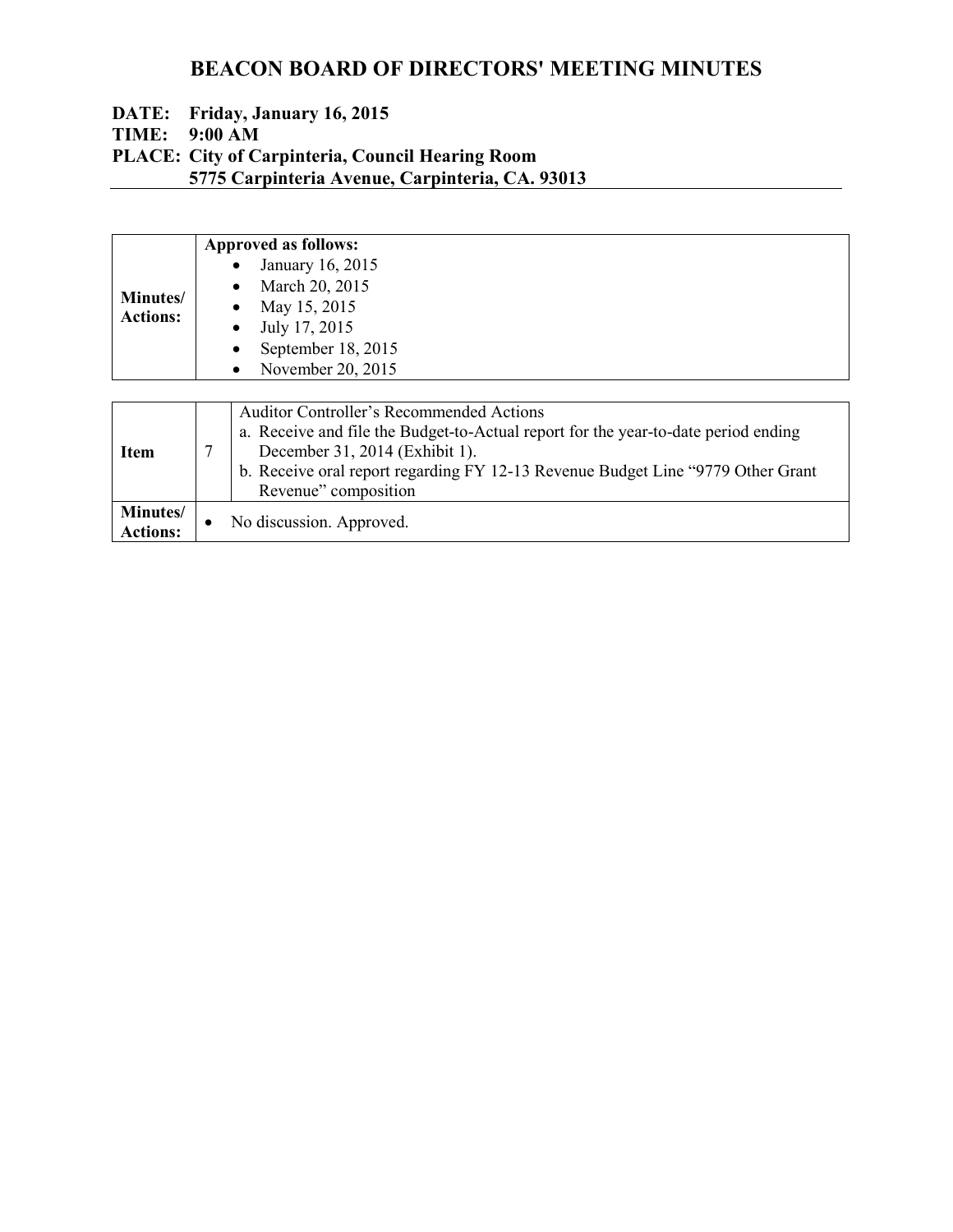### **DATE: Friday, January 16, 2015 TIME: 9:00 AM PLACE: City of Carpinteria, Council Hearing Room 5775 Carpinteria Avenue, Carpinteria, CA. 93013**

|                             | Rincon Parkway Nourishment Project                                                                                                                                                                                                                                                                                                                                                                                                                                                                                                                                                                                                                                                                                                                                                                                                                                                                                                                                                                                                                                                                                                                                                                                                                                                                                                                                                                                                                                                                                                                                                                                                                                                                                                                                                                                                                                                                                                                                                                                                                                                                                                                                                                                                                                                                                                                                                                                                                                                                                                                                                                                                                                                                                                                                   |
|-----------------------------|----------------------------------------------------------------------------------------------------------------------------------------------------------------------------------------------------------------------------------------------------------------------------------------------------------------------------------------------------------------------------------------------------------------------------------------------------------------------------------------------------------------------------------------------------------------------------------------------------------------------------------------------------------------------------------------------------------------------------------------------------------------------------------------------------------------------------------------------------------------------------------------------------------------------------------------------------------------------------------------------------------------------------------------------------------------------------------------------------------------------------------------------------------------------------------------------------------------------------------------------------------------------------------------------------------------------------------------------------------------------------------------------------------------------------------------------------------------------------------------------------------------------------------------------------------------------------------------------------------------------------------------------------------------------------------------------------------------------------------------------------------------------------------------------------------------------------------------------------------------------------------------------------------------------------------------------------------------------------------------------------------------------------------------------------------------------------------------------------------------------------------------------------------------------------------------------------------------------------------------------------------------------------------------------------------------------------------------------------------------------------------------------------------------------------------------------------------------------------------------------------------------------------------------------------------------------------------------------------------------------------------------------------------------------------------------------------------------------------------------------------------------------|
| <b>Item</b>                 | 8<br>a. Discuss options for the Rincon Parkway Nourishment Project at Hobson Beach                                                                                                                                                                                                                                                                                                                                                                                                                                                                                                                                                                                                                                                                                                                                                                                                                                                                                                                                                                                                                                                                                                                                                                                                                                                                                                                                                                                                                                                                                                                                                                                                                                                                                                                                                                                                                                                                                                                                                                                                                                                                                                                                                                                                                                                                                                                                                                                                                                                                                                                                                                                                                                                                                   |
| Minutes/<br><b>Actions:</b> | • Executive Director Brennan explained that BEACON had secured \$2.1M from the<br>Division of Boating and Waterways as a first installment of funding a project to nourish<br>Hobson Beach.<br>Program Manager Comati explained that Staff had met with staff from the Ventura<br>$\bullet$<br>Harbor District, the USCOE and the Division of Boating and Waters to discuss various<br>options for delivering the project. The biggest obstacles are the cost/funding for the<br>project and the challenges of performing an efficient/effective cooperative project with<br>the USACOE.<br>Of the project options outlined in the Staff Report, it was explained that Option 1,<br>$\bullet$<br>"Independent Project" (without USACOE involvement) would realistically be too<br>expensive with a price tag of \$12M.<br>Based on feedback from the division of Boating and Waterways, Option 3, "Provide<br>$\bullet$<br>Grant Funding Harbors" cannot be approved by the State due to the different project<br>description.<br>Gerald Comati also explained that the Oil Piers Project (artificial reef at Oil Piers) was<br>$\bullet$<br>discussed at some length with the Division of Boating and Waterways Staff. The project,<br>which has been in process by the USACOE and BEACON for 10 years consists of an<br>artificial offshore reef (giant geotextile filled sand bags) that would retain sand placed on<br>the eroded Oil Piers Beach while at the same time recreate a surf break at this beach. The<br>Oil Piers Project has been designed and now requires funding for installation/construction<br>(approx. $$6M$ ).<br>The Oil Piers project provides long term beach stability and recreational benefits and was<br>$\bullet$<br>positively viewed by the DBAW Staff. However, the transfer of the State funds into the<br>Oil Piers Project as recommended in Option 4 may be difficult to achieve. State staff<br>recommended that BEACON submit a new, independent grant fund request for the Oil<br>Piers Project.<br>• The Board directed Staff to:<br>remove Options 1 and 3 from further consideration. ACTION.<br>$\circ$<br>submit a grant request for the Oil Piers Project. ACTION.<br>$\circ$<br>proceed with Option 2 ("Collaboration with USCOE") for the Rincon Parkway<br>$\circ$<br>Project and continue working with the USCOE to develop a collaborative<br>project to nourish Hobson Beach. ACTION.<br>• The Board approved an ex-agenda item authorizing the Executive Director to submit a<br>grant request to the Division of Boating and Waterways for supplemental funding for the<br>completion and construction of the Oil Piers Project and to have the Chair execute a<br>Resolution approving the grant request. |
|                             | <b>Coastal Regional Sediment Management Plan (CRSMP)</b><br>a. Receive a report from the Executive Director regarding strategy to amend                                                                                                                                                                                                                                                                                                                                                                                                                                                                                                                                                                                                                                                                                                                                                                                                                                                                                                                                                                                                                                                                                                                                                                                                                                                                                                                                                                                                                                                                                                                                                                                                                                                                                                                                                                                                                                                                                                                                                                                                                                                                                                                                                                                                                                                                                                                                                                                                                                                                                                                                                                                                                              |
| <b>Item</b>                 | BEACON's Coastal Regional Sediment Management Plan (CRSMP) to address<br>9<br>Sea Level Rise and Coastal Resilience.                                                                                                                                                                                                                                                                                                                                                                                                                                                                                                                                                                                                                                                                                                                                                                                                                                                                                                                                                                                                                                                                                                                                                                                                                                                                                                                                                                                                                                                                                                                                                                                                                                                                                                                                                                                                                                                                                                                                                                                                                                                                                                                                                                                                                                                                                                                                                                                                                                                                                                                                                                                                                                                 |

b. Receive endorsement of the agreement with Marc Beyeler approved by the